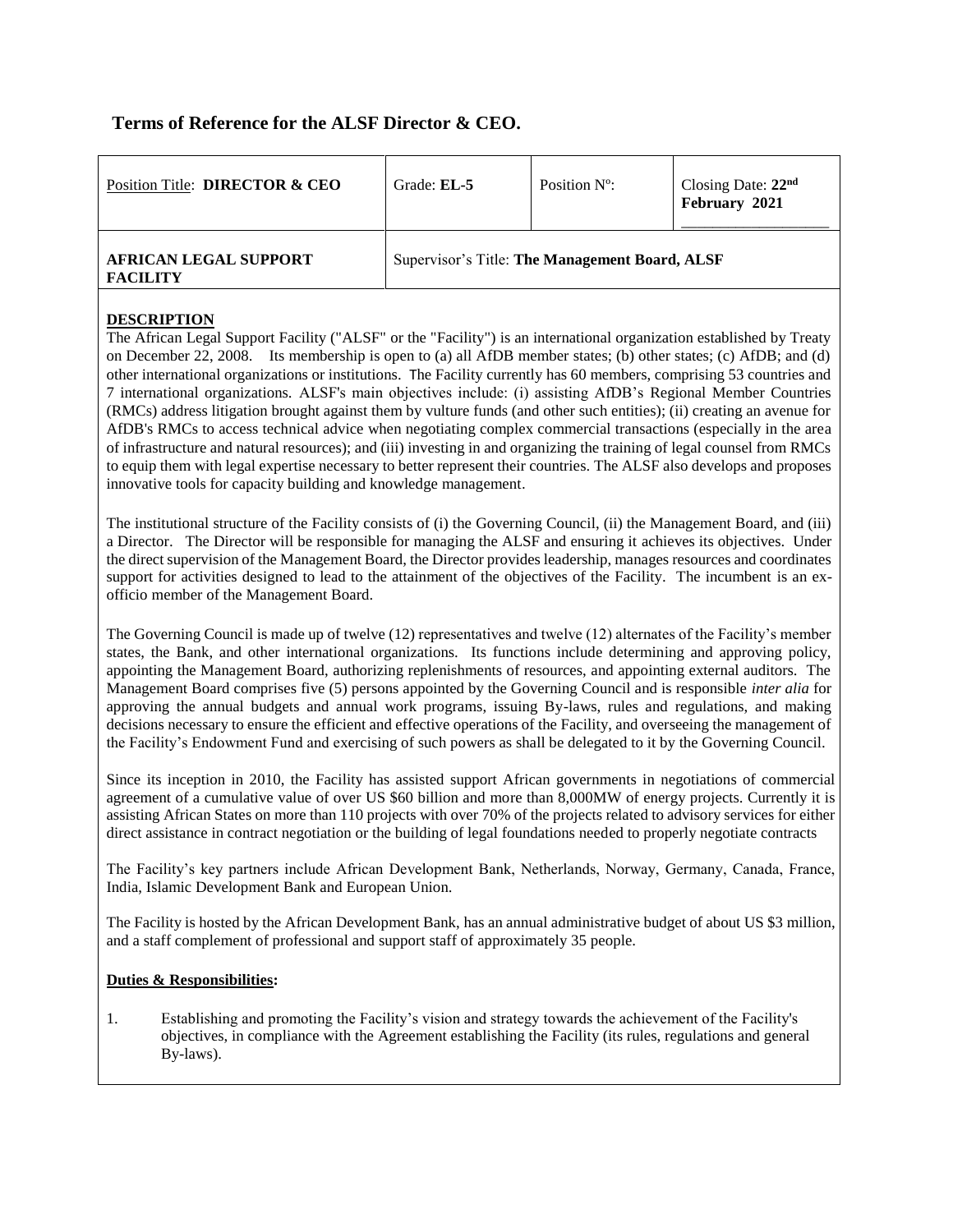- 2. Planning, developing and building up effective operations for the Facility and establishing performance and accountability systems that ensure consistency in decision-making.
- 3. Preparing operational and salary budgets and efficiently managing and monitoring expenses relative to the budget and resources allocated to ALSF thereby ensuring that the Facility's funds and funds entrusted to it are used for their intended purposes.
- 4. Carrying out activities aimed at raising awareness and increasing membership of the Facility and ratification of the Facility's Agreement;
- 5. Continuously carrying out resource mobilization and fund raising for the Facility amongst governments, supranational organizations, bilateral and multilateral bodies including building and maintaining collaboration with sister institutions.
- 6. Directing outreach programs, organizing interactive workshops and conducting training to, *inter alia*, disseminate lessons learned amongst the Facility's members, international organizations, bar associations, judiciaries and other relevant external parties.
- 7. Recruiting, training, mentoring, coaching and providing overall management of a multi-faceted team consistent with ALSF's business requirements.
- 8. Ensuring prompt and appropriate review consistent with established standards of all requests for assistance received from the Facility's Members and determining the suitable response and course of action.
- 9. Representing ALSF in national and international fora on debt relief, vulture fund litigation and other matters related to the Facility's objectives.
- 10. Organizing meetings of the Management Board and the Governing Council and day-to-day administration of the Facility including appointing the staff of the Facility and submitting independently-audited financial reports to the Management Board and the Governing Council.
- 11. Preparing quarterly and annual reports to update the Management Board and the Governing Council on the progress of activities and of the Facility.
- 12. Ensure that the contractual and/or procedural obligations of stakeholders (members, law firms, donors etc) in the work of the Facility are followed and fulfilled in a timely manner; and
- 13. Carrying out such other duties as may be reasonably requested by the Management Board and/ or the Governing Council.

In exercising these responsibilities, the Director/CEO is accountable to the Management Board for guiding the Facility's operations and for ensuring its overall performance**.**

# **Selection Criteria (Including desirable skills, knowledge and experience**

- 1. A Minimum of a Master's degree or its university equivalent in Law, Economics, Management or relevant social sciences or related disciplines.
- 2. A minimum of ten (10) years (or seven (7) years of experience for PhD holders) demonstrated track record of extensive and progressive experience in international law with a particular focus on complex sovereign litigation, enforcement of judgments and sovereign natural resource contracting and related issues, five (5) years of which must be at a managerial level. Specific African experience dealing with (i) mining, oil and gas concessions; (ii) vulture fund litigation and, (iii) cross-border litigation, will be an added advantage.